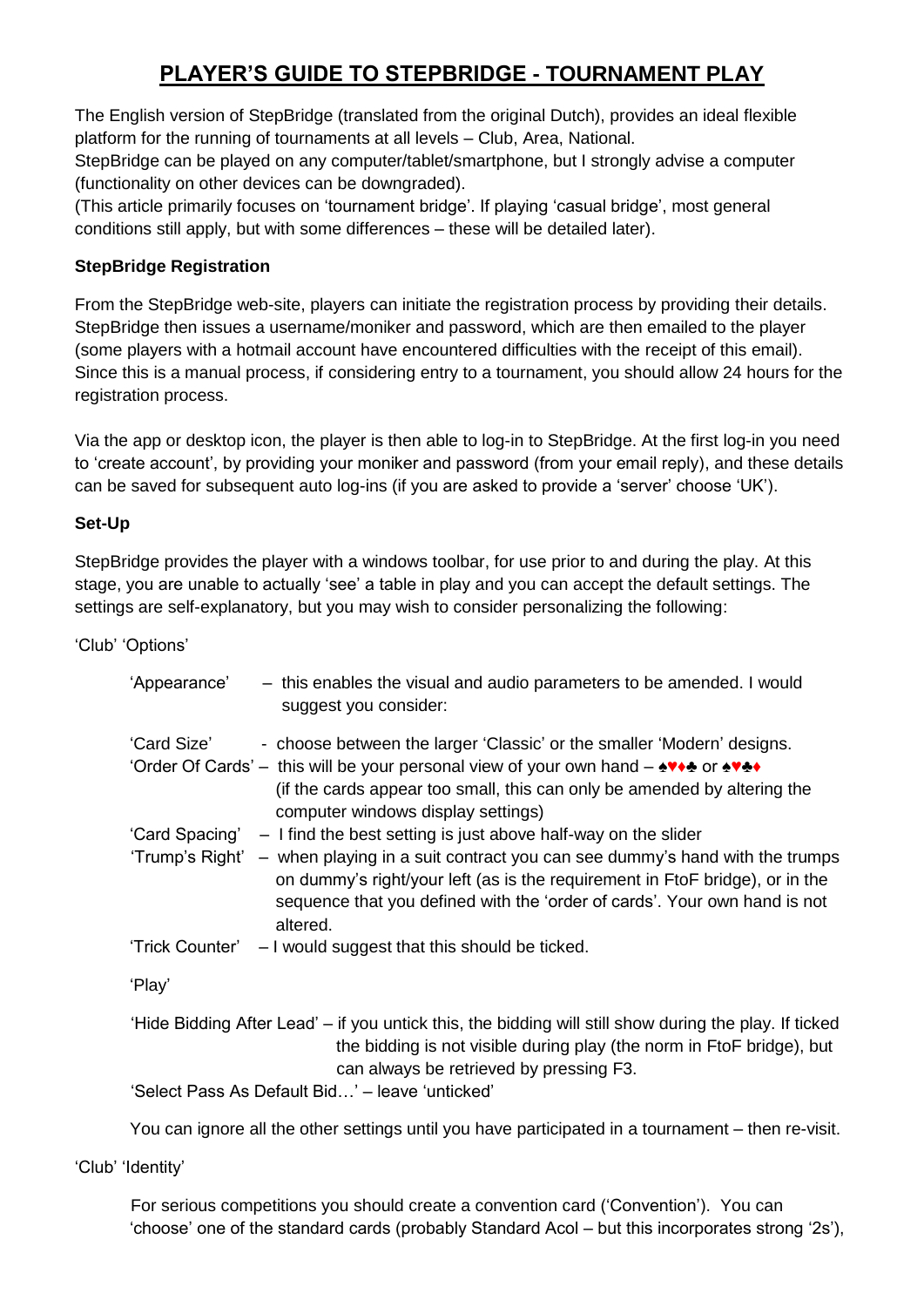and then 'copy' it with a different name. You can then 'edit' this to your personal system. You can save multiple cards for different partners.

(It is also useful on the 'Identity' sub-tab, to put a very brief summary of your system in the 'Personal' area. At the start of a tournament you can 'copy' this (double click on your own or partner's name), and then as a matter of courtesy, at each new round, 'paste' into the 'Message Area').

#### **Player Contact**

You can contact any other players (assuming they're logged-on), by pressing F9, or over-writing the 'To' box at the top of the 'message' area, or clicking on their name in the player list. Then enter your message and press 'enter'.

### **Tournaments**

There are two basic types of tournament 'open' and 'closed'. The only significant difference is that with a 'closed' tournament, which is what most clubs run, you need to be a member of the club. You become a member by contacting the club membership official, who will add your moniker to the club member list. **If your name is not on the club list (i.e. not a member), in principle you cannot play in a club tournament.**

For an 'open' tournament, usually run by a national body, you don't need to be a member of the organization, and are **freely entitled to enter their events.**

#### **Tournament Registration and Entry**

| <b>Tables</b>                 |            |      |             |  |                         |   |               |                | $\frac{1}{2}$ | $\Box$        | $\times$   |
|-------------------------------|------------|------|-------------|--|-------------------------|---|---------------|----------------|---------------|---------------|------------|
| <b>Activity</b>               | Table      | Type | Mode L- L+  |  | Players                 |   | Total Labe    | Chair          |               | Player        |            |
| [Competition]                 | [Lobby]    |      |             |  | $\overline{\mathbf{3}}$ | 3 |               | <b>Visitor</b> |               | MartinW       |            |
| Tn Wed July 8th 7pm           |            |      |             |  |                         |   |               | <b>Visitor</b> |               | <b>TDTony</b> |            |
| Tn Sat July 11th 2pm I        |            |      |             |  |                         |   |               | <b>Visitor</b> |               | Wyn           |            |
| Tn Sun July 12th 7pm          |            |      |             |  |                         |   |               |                |               |               |            |
| <b>Tn Porthcawl</b>           |            |      |             |  |                         |   |               |                |               |               |            |
| Tn Wed July 15th 7pm          |            |      |             |  |                         |   |               |                |               |               |            |
|                               |            |      |             |  |                         |   |               |                |               |               |            |
|                               |            |      |             |  |                         |   |               |                |               |               |            |
|                               |            |      |             |  |                         |   |               |                |               |               |            |
|                               |            |      |             |  |                         |   |               |                |               |               |            |
|                               |            |      |             |  |                         |   |               |                |               |               |            |
|                               |            |      |             |  |                         |   |               |                |               |               |            |
|                               |            |      |             |  |                         |   |               |                |               |               |            |
|                               |            |      |             |  |                         |   |               |                |               |               |            |
|                               |            |      |             |  |                         |   |               |                |               |               |            |
|                               |            |      |             |  |                         |   |               |                |               |               |            |
|                               |            |      |             |  |                         |   |               |                |               |               |            |
|                               |            |      |             |  |                         |   |               |                |               |               |            |
| $\leftarrow$<br>$\rightarrow$ | $\leq$     |      |             |  |                         |   | $\rightarrow$ |                |               |               |            |
| Refresh                       | Join Table |      | Serve table |  | Search                  |   |               |                |               |               | $\Box$ Top |

*Five scheduled tournaments, with three players – Martin, Tony (TD), Wyn, - in the Competitionl Lobby*

When you enter StepBridge you are then in the 'Competition Lobby' (above) (you may have to click on 'Show Tables'), and you are shown a list of tournaments (activities) down the left hand side. In the centre of the screen you are initially shown a summary of the Competition Lobby (and 'casual' tables), together with all players in the lobby, shown alphabetically down the right-hand-side. You can double-click on any tournament and the centre screen will now display a summary of the tournament (for details press the 'Info' button).

Tournaments should be visible 10 days before their start (if you do not see the tournament you may need to click 'refresh'). To pre-register for a tournament, click on the tournament (at which point you are in the tournament lobby), and then press 'Info'.

This 'Tournament Information Window' then gives all the details of the event: start-time, number of boards, Director, number of entrants to-date, etc.

On this 'Tournament Information Window' enter your **partner's** name (if it is a pairs event), and register for the tournament. You should choose to 'invite' your partner (tick box) – when partner logs-in to the tournament, they will receive a message inviting them to play with you in that tournament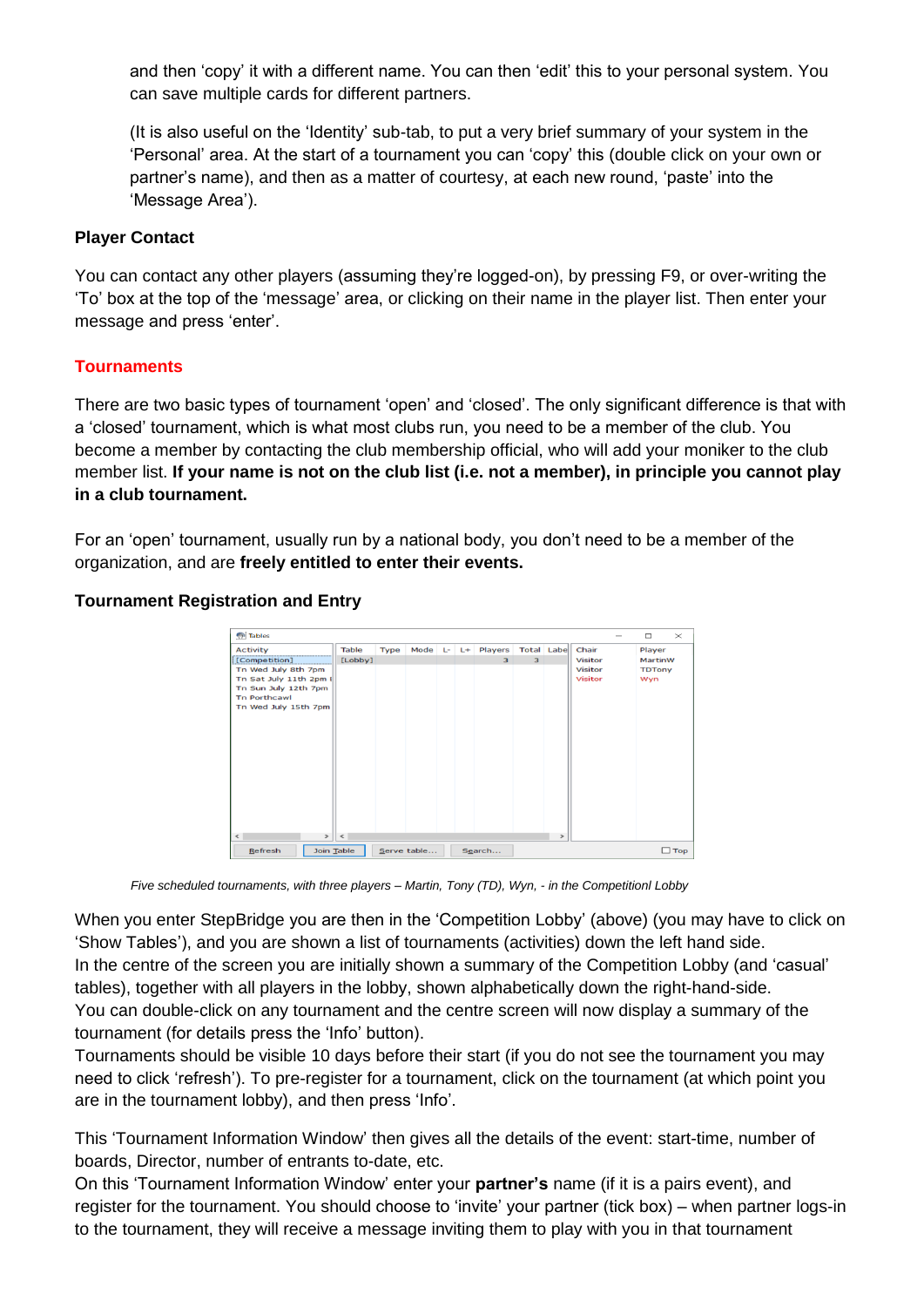(hopefully they will accept).

When actually competing in the tournament you must enter the '**tournament lobby' at least 10 minutes prior to the scheduled start time** (this enables the Director to optimize the tournament setup) – click on the appropriate tournament name. You then just wait for the tournament to start (any delays etc. will be communicated to you from the Director via the 'message area'). (If you don't have a partner you can register without one. Then 5-minutes before the scheduled start time, as long as you're in the Tournament Lobby, the system will attempt to match you with a partner if one is available).

Immediately prior to the start of the tournament both you and your partner will have a message displayed asking whether you are playing with partner's system card. You can only 'accept' this, so if you want to play with your own card, just wait, and partner will eventually 'accept' your card. In addition to providing opponents with your system card, if is courteous to put a 'one-liner' on the message area at the start of a round. This should show NT range, 4/5 card majors, opening 2's wk/strong, discards, (see 'Club/Identity' above, for a convenient way of doing this).

#### **Sit-out Tables.**

If you are unfortunate to sit-out a round, you can leave your table and watch the play at any other table during whilst sitting-out. You will automatically be returned to the correct seat when the next round starts. To watch another table, click 'View' -> 'Tables' (or just press the F6 key), then browse the table list to find players you want to watch, and when found, click 'Join Table' (or double click the table in the list). You can now watch the current boards being played. This procedure can be repeated as often as you like until the round ends. Note: you will see the scores of the boards that you are watching appear in your 'Board Results' list, but they will not be credited (or debited) to your personal result.

(The above does not apply to first round sit-outs, since there is a possibility that the Director will be able to fill your table during the first round).

### **Table Display**

I strongly advise that you maximize the screen.

You are always positioned at the bottom of the table, irrespective of your actual compass direction.

The auction table is shown at the bottom left of the screen (you are always positioned at the far right hand side of the table – irrespective of your actual compass direction).

The board details are shown at the top left, and in addition the vulnerability is highlighted (white/red) against players' names.

On one player from each partnership, there is a small 'note' icon at the right of their name. This indicates that it is that player's convention card that is being used.

If any player's name turns to 'red', this indicates that that player has been disconnected from StepBridge. The Director should be called immediately.

Many of the sub-windows on the screen can be repositioned. Just drag to an appropriate place (click with your left mouse button on the top bar; hold the button pressed down; drag the box to an empty spot; release the button). I personally have my 'bidding tray' in the centre of the screen (above my hand), and the 'auction table' immediately below my hand (partway into the message area) – i.e. all in a neat vertical line. Re-docked windows will be retained in their new position; to move a window back to the default location, select 'Playing' 'Dock Bidding'.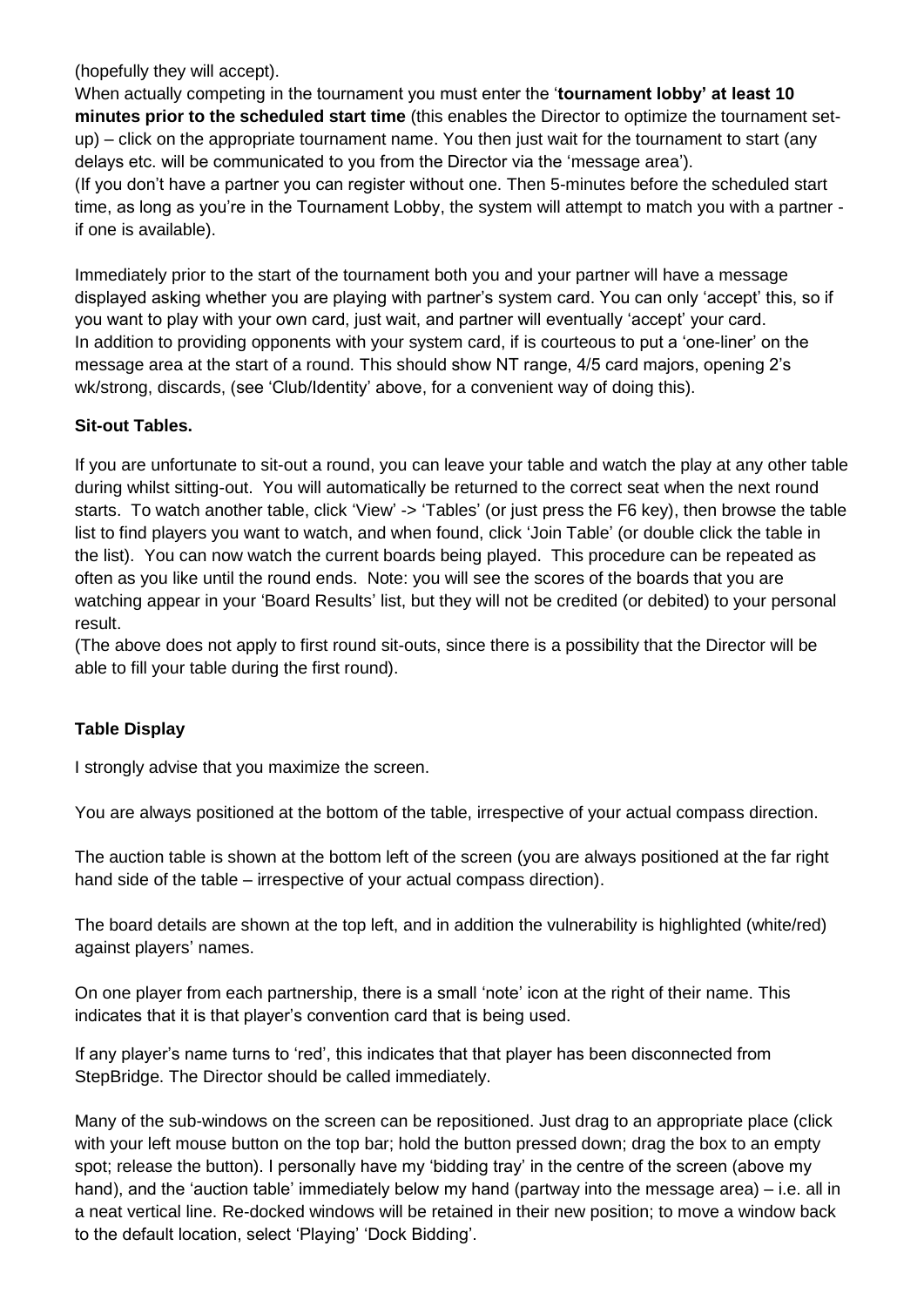# **Bidding**

The player whose turn it is to bid is shown in blue.

The system imposes an automatic 5- second bidding pause if the preceding bid was a jump bid (equivalent to the show of a 'stop' card in FtoF bridge).

At your turn to bid, you are presented with a bidding tray from which you select your bid – click and then press 'OK' (alternatively you can just double-click the bid). The system prevents you from making an invalid bid.



*Board 140 – You are North (bottom of screen). North/South vul ('red tag against name') showing North (blue name) at his turn to bid (the bidding tray and the auction panel have been repositioned). The bidding tray will disappear when North has made his bid.East/West are using East's system card (icon against name). North/South are using South's system card (icon temporarily hidden).*

If making a conventional bid, you **'self-alert'** – your partner cannot alert your bid (the opposite of FtoF bridge). You should then fill in an explanation and press 'OK + Alert'. This will be shown to your opponents, but not to partner. Also an '\*' will be shown against the bid in the auction table (not on partner's display).

If you wish to give a further explanation or if you forget to alert a bid, select 'opponents + spectators' at the right-end of the 'message' box, fill in the extra information, and press 'enter'.

If, as an opponent you want further details, right click on the appropriate player's name in the 'table names' box in the bottom right corner, and via 'private message' ask your question (if the auction has completed and it is your turn to play, you can message the table).

I would suggest that you alert all conventional bids even beyond 3NT (online bridge regulations are vague on this issue).

You can see any player's convention card at any time by double-clicking on their name (either at the table or in the lobby).

If you make a mistake in the bidding and wish to retract a bid, click 'undo'. The Director will be called and he will assess whether it was a mis-click (often the case in the auction) in which case he will allow it - that bid and subsequent bids will be retracted by the Director -, or a 'change-of-mind' in which case he will not allow it and the bidding will continue.

# **Contract Play**

Just click on the card you wish to play (on a tablet it's more complicated, you can click or drag and drop). When a trick has been completed (cards of the trick no longer visible), the tricks won/lost can be tracked visually along the top of the Message Area window (you may have to re-size or re-position this window to enable the card placement to be visible). The count of 'Dec' and 'Def' tricks is also shown in the top left box.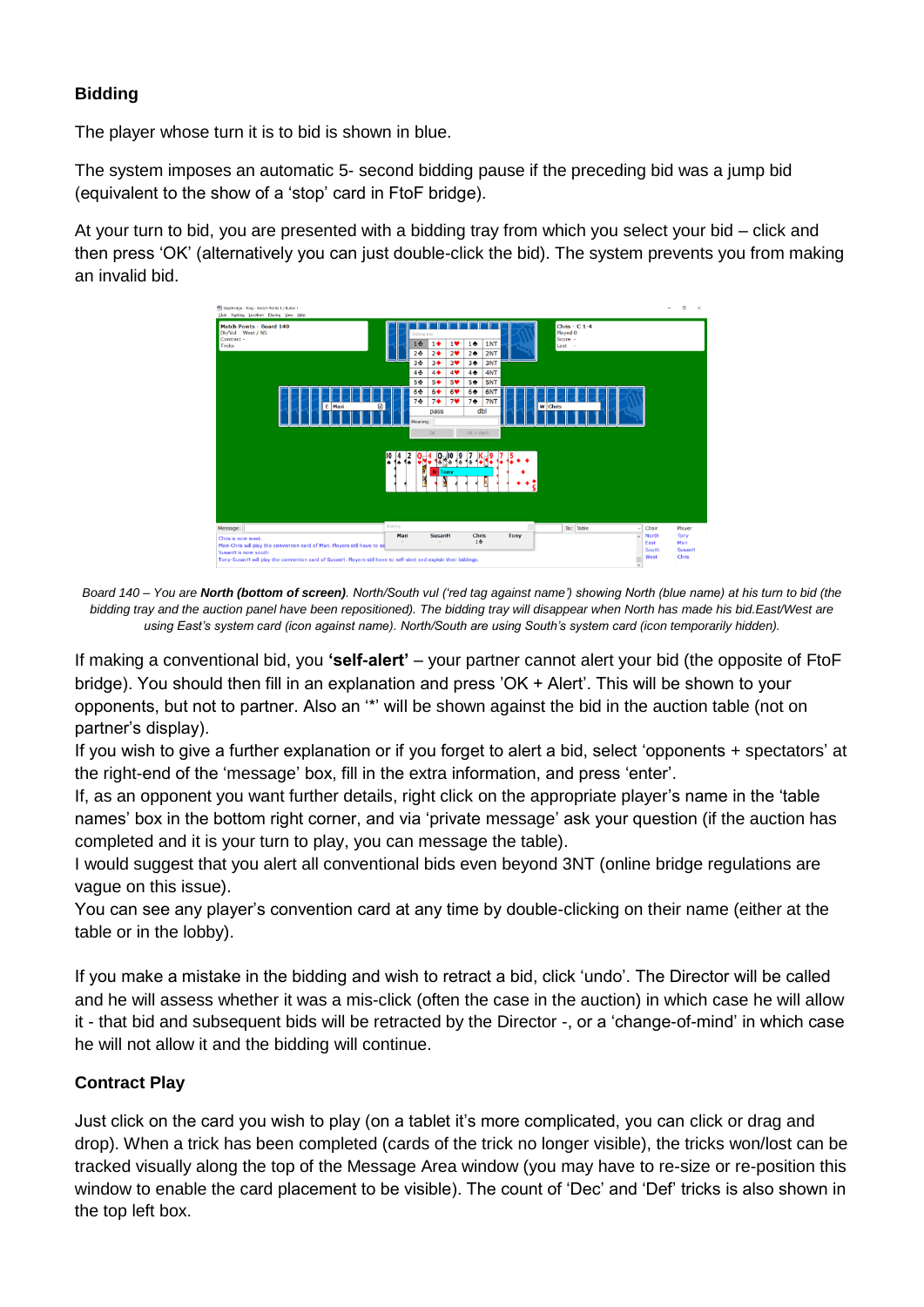| Club Hosting Location Playing View Help<br>Match Points - Board 140<br>Dir/Vul West / NS<br>Contract 1+ by W<br>Tricks 5 (NS: 2 EW: 3)                                                                                                        |                   | $\circledcirc$<br>SusanH                                       |              | Chris - $C$ 1-4<br>Played 0<br>Score -<br>Last - |                                |                                 |
|-----------------------------------------------------------------------------------------------------------------------------------------------------------------------------------------------------------------------------------------------|-------------------|----------------------------------------------------------------|--------------|--------------------------------------------------|--------------------------------|---------------------------------|
| $\frac{A}{\bullet}$<br>Mari<br>E                                                                                                                                                                                                              | ρ                 | $\frac{5}{4}$ $\frac{4}{7}$<br>$\frac{3}{4}$<br>٠<br>9<br>$+1$ |              | <b>W</b> Chris                                   |                                |                                 |
|                                                                                                                                                                                                                                               |                   | Tony                                                           |              |                                                  | Undo                           |                                 |
| Message:                                                                                                                                                                                                                                      | Bidding           |                                                                |              | To: Table                                        | Chair                          | Player                          |
| Chris is now west.<br>Mari-Chris will play the convention card of Mari. Players still have to se<br>SusanH is now south.<br>Tony-SusanH will play the convention card of SusanH. Players still have to self-alert and explain their biddings. | Mari<br>÷<br>pass | SusanH<br>Chris<br>$1 +$<br>pass                               | Tony<br>pass |                                                  | North<br>East<br>South<br>West | Tony<br>Mari<br>SusanH<br>Chris |

 *Board 140 –You are North. West is playing in 1♣, and has won 3 tricks, lost 2, and the 6th. trick is just being finished (the auction tray is shown, but can optionally be hidden during the play)*

At any time during the play, the declarer can claim some or all of the remaining tricks (press 'claim' or F2). Unless under time pressure, it's usually better to play out the hand as normal – saves confusion. If a defender challenges declarer's claim, the Director should be called. He may then give an adjusted score (as is the case with FtoF bridge). Note – a defender cannot claim nor concede. You can review the last trick played at your turn to play by right-clicking the mouse and choosing the option, or pressing F4.

If you find it annoying to have the bidding displayed during your play of the hand, this can temporarily be removed by choosing 'Playing', and untick 'Show Hand'. The bidding will automatically then be redisplayed at the start of the next hand. If you wish to refresh your memory as to the bidding, press F3. To permanently hide the bidding during the play, select 'Club'->'Options'->'Play'->'Hide'.

At the end of each hand the result for the board will be automatically displayed (previous boards played can be shown via 'View' 'Board Results'). You can view all boards that you've played in the tournament ('Board'); all results played on a specific board ('Field'); details of your auction/play on a specific board ('Detail).

(If a player loses his connection for a prolonged period, or logs-out of StepBridge, then the history of the boards – normally available via 'View' -> 'Show Boards' - may be lost).

After the end of the competition, players will be emailed their personal results (also clubs should be encouraged to post them on their web-sites).

# **Timings**

Unlike FtoF bridge, in which the Director can progress the movement even if there are a few tables in play, online bridge can only 'move' the players for the next round when *all* tables are finished. This puts numerous timing constraints on the players, Directors, and software. Timings are evaluated as follows (this is greatly simplified, and you may wish to ignore – trusting the computer to get it right):

- 1. The tournament planner/Director initially sets the time for each board (usually between 6 and 7 minutes) – this will be shown on the tournament 'info'.
- 2. During play the Director can increase the allowable round-time for extraneous circumstances (the first round is often increased for 'announcements', and particularly if there are new-comers to StepBridge who are playing).

Further time considerations depend upon whether it is an 'Open' or 'Closed' (Club) event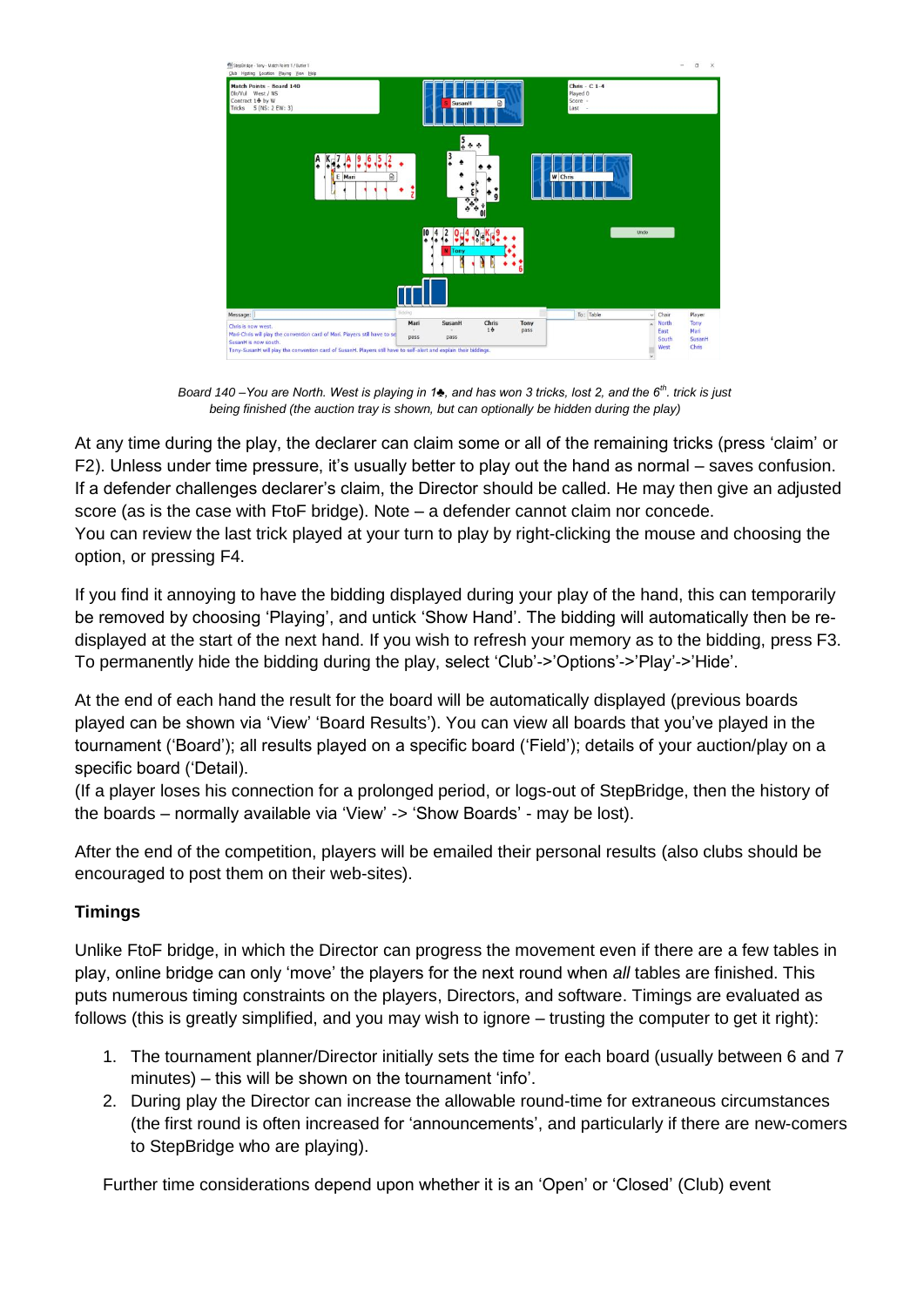3. Open Event - the software will not allow the last board of the round to be started if less than 80% of the scheduled time per board remains*,* or 5 minutes (whichever is the smaller).

Closed Event – un-played are always started.

- 4. If play is on trick 13, the computer will automatically play that trick with no curtailment of the board.
- 5. If play is on an earlier trick: Open Event - the computer may automatically allow up to 20 seconds extra time, depending on where play actually is. Closed Event – no extra time is added if play is on an earlier trick.
- 6. Open Event any partly-played board (due to time), is scored as 60%/40% for the faster/slower pairs on that partly played board.

Closed Event – any partly-played board (due to time), is scored as 60%/40% for the faster/slower pairs on all boards played in that round (fully or partly).

Any artificially adjusted score for 'timing' may of course be amended by the Director for just cause. However an allocation of 40% will never be increased unless there are special circumstances.

### **Casual Play**

If you prefer to play a casual 'Pairs Match' amongst friends StepBridge allows you to do this.

From the 'Activity List' choose 'Competitions'.

One of you then needs to act as host for the table, by clicking 'Serve Table', and then choosing the game options that you want - 'Match Points' for pairs scoring, or 'Butler' for imp. Scoring. Assuming you know who you want to seat at the table, select 'Reserve Seating'. Then seat yourself at a position at the table.

Your partner and opponents must then log-in to the General Lobby. They should then highlight your table, and 'Join Table'. Their name will then appear in the table window in the bottom right hand corner. The table host then selects a name from the table window and clicks on the appropriate table seat for that player. When all are seated, partnerships will be asked whose convention card should be used. The random dealt hands will then be displayed and play can commence. The bidding and play procedure is then basically the same as for tournament play, but without any timing restrictions. Your results are calculated from previous plays of the hands, match-points or imps.

# **Teams (Head-to-Head)**

You can play a head-to-head teams match on StepBridge. The major difference to playing in a tournament is in the initial set-up. When at the table, the display and functionality is the same as that defined for Tournaments (see above)

| Teams<br>$\boldsymbol{\times}$                             |
|------------------------------------------------------------|
| Options                                                    |
| 츾<br>Number of boards:<br>12                               |
| Not at closed table<br>Spectators:                         |
| <b>Results visible:</b><br>Both tables (including players) |
| Home                                                       |
| Team 1 - NS Open:                                          |
| Team 1 - EW Closed:                                        |
| ≑<br>0<br>Carry-over:                                      |
| Away                                                       |
| Team 2 - EW Open:                                          |
| Team 2 - NS Closed:                                        |
| $\div$<br>0<br>Carry-over:                                 |
|                                                            |
| OK<br>Cancel                                               |

### **Set-Up A Teams Match**

Any match needs a host. This can be a player or non-playing person. He is responsible for the initial table set-up and any changes required during the match.

The host selects 'Teams' from the Activity List (double-click). If using the web version (iPad, Android, or browser), click 'Teams' 'Lobby'.

Select 'Create Match' (or select from the 'Hosting' menu, or the Tables window).